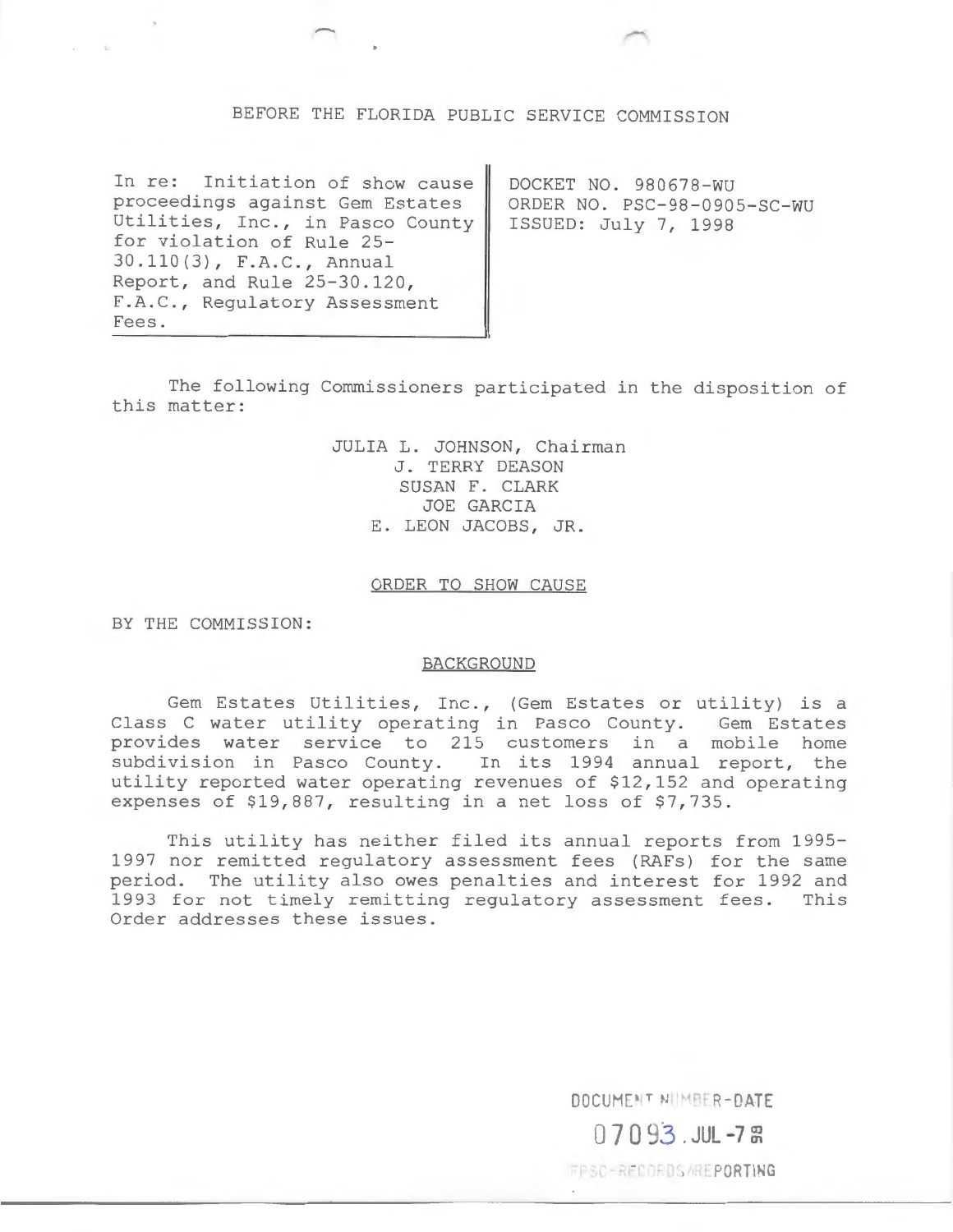#### SHOW CAUSE PROCEEDINGS FOR ANNUAL REPORTS

## 1995-1997 Annual Reports

Rule 25-30.110, Florida Administrative Code, requires utilities subject to the Commission's jurisdiction as of December 31 of each year to file an annual report on or before March 31 of the following year. Requests for extension of time must be in writing and must be filed before March 31. One extension of 30 days is automatically granted. A further extension may be granted upon showing of good cause. Incomplete or incorrect reports are considered delinquent, with a 30-day grace period in which to supply the missing information.

Pursuant to Rule 25-30.110 (6) (c), Florida Administrative Code, any utility that fails to file a timely, complete annual report is subject to penalties, absent demonstration of good cause for noncompliance. The penalty set out in Rule 25-30.110(7), Florida Administrative Code, for Class C utilities is \$3 per day. We have calculated the penalty based on the number of days elapsed since March 31 and the date of the agenda. The date of the agenda is included in computing the number of days elapsed.

By letters dated July 26, 1996, July 28, 1997, November 26, 1997, January 5, 1998, and May 12, 1998, our staff notified Gem Estates that since it had not filed its annual reports from 1995- 1997, it was in apparent violation of Rule 25-30.110, Florida Administrative Code. Our repeated attempts to contact the sole director and president of the utility, Ms. Jacqueline Cahill, were unsuccessful.

## Summary and Findings of Annual Report Violations

Pursuant to Section 367.021(12), Florida Statutes, Gem Estates is charged with the knowledge of the Commission's rules and statutes. Additionally, "[i]t is a common maxim, familiar to all minds that 'ignorance of the law' will not excuse any person, either civilly or criminally." Barlow v. United States, 32 U.S. 404, 411 (1833). Thus, any intentional act, such as the utility's failure to timely file its annual report, would meet the standard for a "willful violation." In Order No. 24306, issued April 1, 1991, in Docket No. 890216-TL titled In Re: Investigation Into The Proper Application of Rule 25-14.003, F.A.C., Relating To Tax Savings Refund for 1988 and 1989 For GTE Florida, Inc., the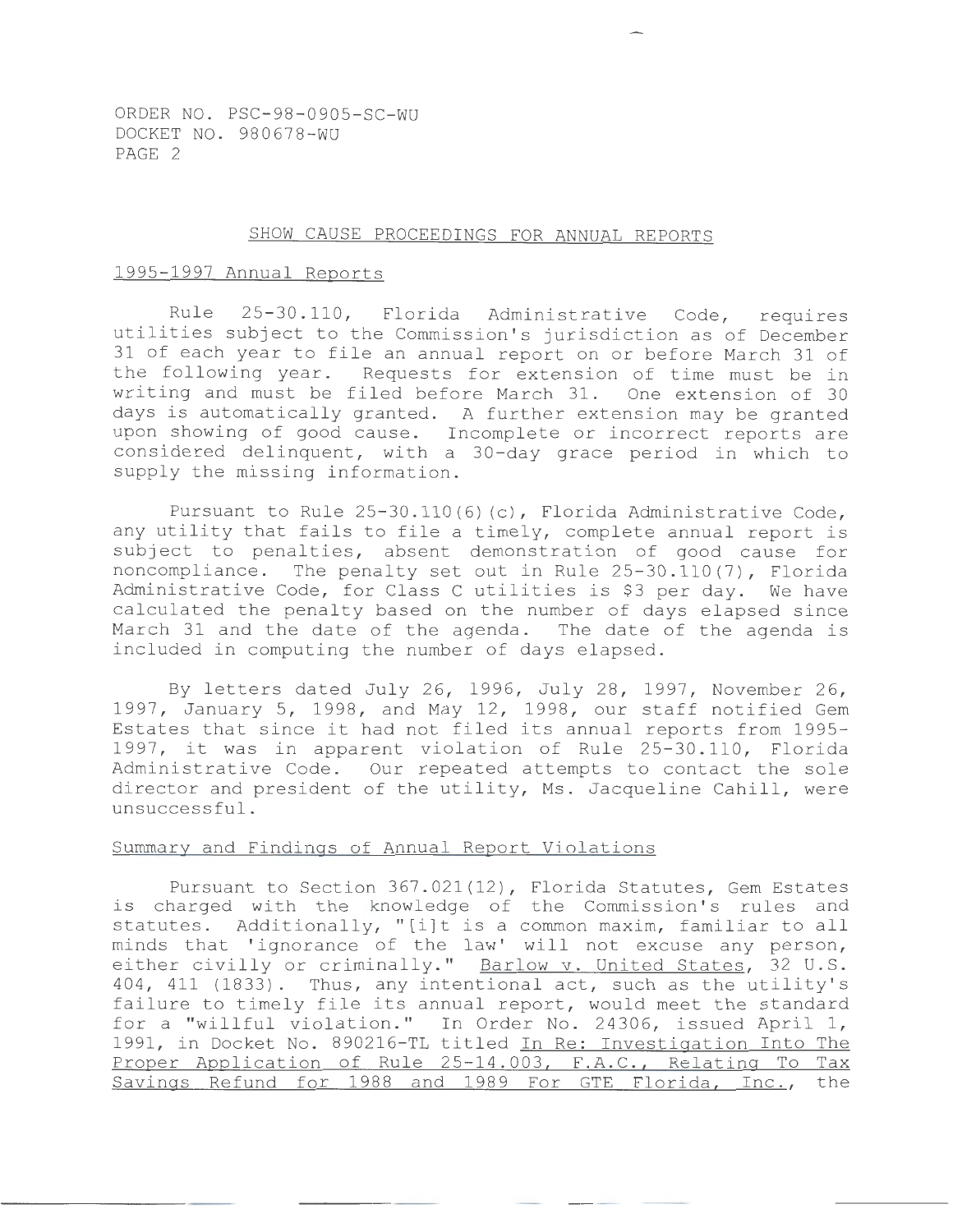Commission, having found that the company had not intended to violate the rule, nevertheless found it appropriate to order it to show cause why it should not be fined, stating that "'willful' implies an intent to do an act, and this is distinct from an intent to violate a statute or rule." Id. at 6.

In consideration of the foregoing, Gem Estates is hereby ordered to show cause, in writing, within 20 days of this order, why it should not remit a penalty in the amount of \$3,888 (\$2,331 for 777 days x \$3 per day for 1995; \$1,326 for 442 days x \$3 for 1996; \$ 231 for 77 days x \$3 for 1997) for violation of Rule 25- 30.110, Florida Administrative Code, by failing to file its annual reports from 1995-1997. Gem Estates shall file its annual reports from 1995-1997, and is hereby put on notice that further violations of Rule 25-30.110, Florida Administrative Code, will result in further action by the Commission.

## SHOW CAUSE PROCEEDINGS FOR 1995-1997 REGULATORY ASSESSMENT FEES

In establishing rates, the Commission includes in its determination of the revenue requirement the utility's obligation to pay RAFs.

Pursuant to Section 350.113(4), Florida Statutes, and Rule 25- 30.120(5) (a), Florida Administrative Code, a statutory penalty plus interest shall be assessed against any utility that fails to timely pay its regulatory assessment fees, in the following manner:

- 1. 5 percent of the fee if the failure is for not more than 30 days, with an additional 5 percent for each additional 30 days or fraction thereof during the time in which failure continues, not to exceed a total penalty of 25 percent.
- 2. The amount of interest to be charged is 1% for each 30 days or fraction thereof, not to exceed a total of 12% annum.

In addition, pursuant to Sections 367.145(1) (b) and 367.161, Florida Statutes, and Rule 25-30.120(5) (b), Florida Administrative Code, we may impose an additional penalty upon a utility for failure to pay RAFs in a timely manner.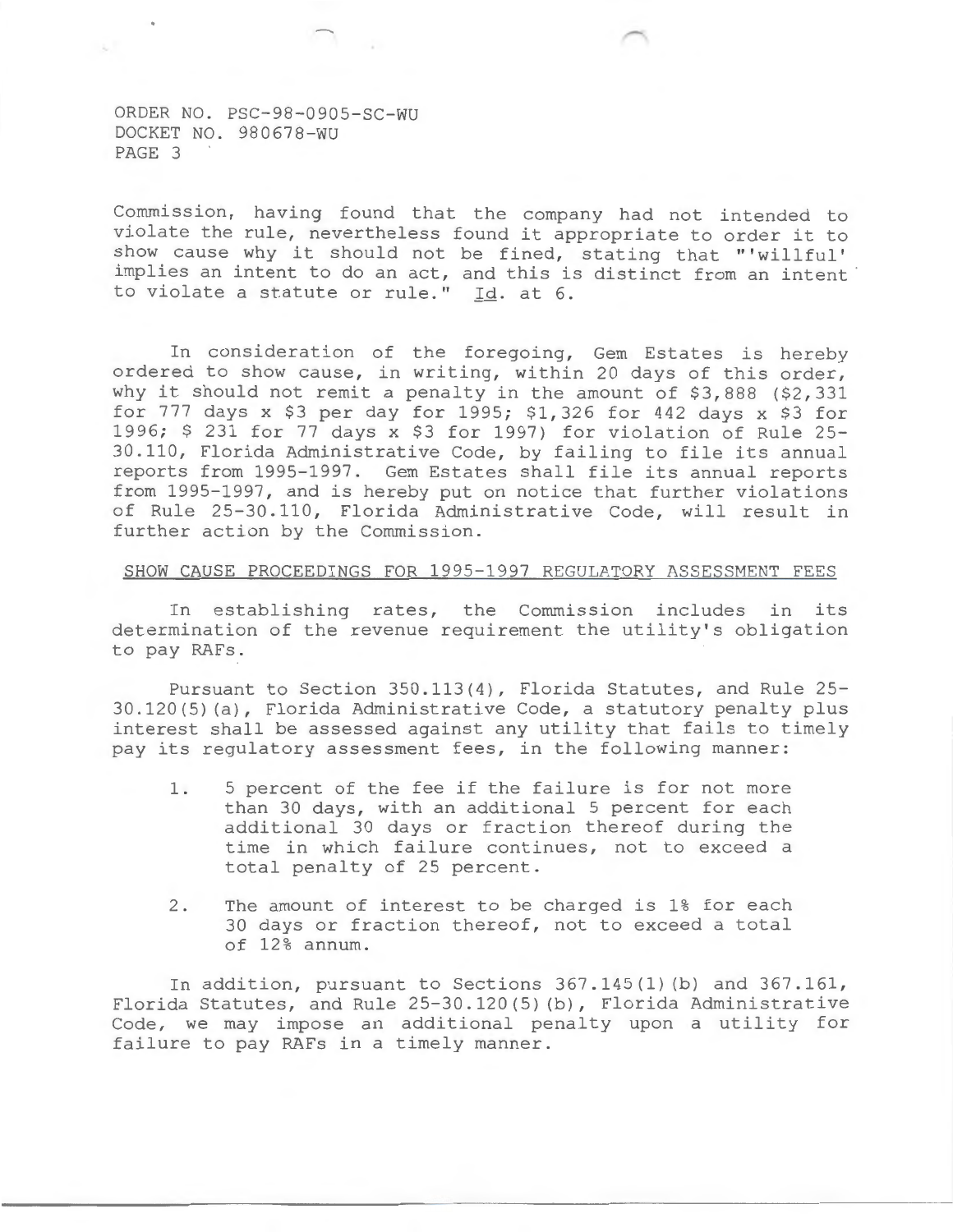Notices of delinquency for failure to remit its RAFs were mailed to the utility on May 23, 1997 and May 12, 1998. To date, the utility has not remitted the fees.

We calculated the penalty and interest based on the number of days elapsed since the respective regulatory assessments were due and the date of the agenda. The date of the agenda is included in computing the amount of time elapsed. The Commission may impose lesser or greater penalties, pursuant to Rule 25-30.110 (6) (c), Florida Administrative Code.

Since 1995, this utility has collected the RAFs and not paid them as required by statute. Regulatory assessment fees are intended to cover the costs incurred in Public Service Commission<br>regulation of utilities. Apparently, the utility has no Apparently, the utility has no inclination to pay the fees voluntarily, nor does it appear that<br>the utility is making a good faith effort toward payment. As the utility is making a good faith effort toward payment. discussed previously, utilities are charged with the knowledge of the Commission's rules and statutes. Thus, the intentional act of failing to remit regulatory assessment fees would meet the standard for a "willful violation." Accordingly, the utility is hereby ordered to show cause, in writing, within 20 days, why it should not remit a statutory penalty in the amount of \$399.28 (\$139.50 for 1995; \$142.97 for 1996; \$116.81 for 1997) and interest in the amount of \$271.10 (\$156.24 for 1995; \$91.50 for 1996; \$23.36 for 1997) for violation of Sections 350.113 and 367.145, Florida Statutes, and Rule 25-30.120, Florida Administrative Code, for failure to remit 1995-1997 RAFs and penalty and interest of \$12.38 for failure to timely remit 1992 and 1993 regulatory assessment fees. Further, Gem Estates is hereby ordered to immediately remit \$1,713.96 in outstanding regulatory assessment fees (\$558 for 1995, \$571.89 for 1996; and \$584.07 for 1997.

# RESPONSE TO ORDER TO SHOW CAUSE AND CLOSING THE DOCKET

Gem Estates' response to this Order to Show Cause must contain specific allegations of fact and law. Should Gem Estates file a timely written response that raises material questions of fact and requests a hearing pursuant to Section 120.57(1), Florida Statutes, further proceedings shall be scheduled before a final determination on this matter is made. If the utility responds timely but does not request a hearing, our staff will prepare and present a recommendation to us regarding the disposition of this proceeding, and the Docket shall not be closed. If the utility responds to this Order by filing the annual reports, remitting the regulatory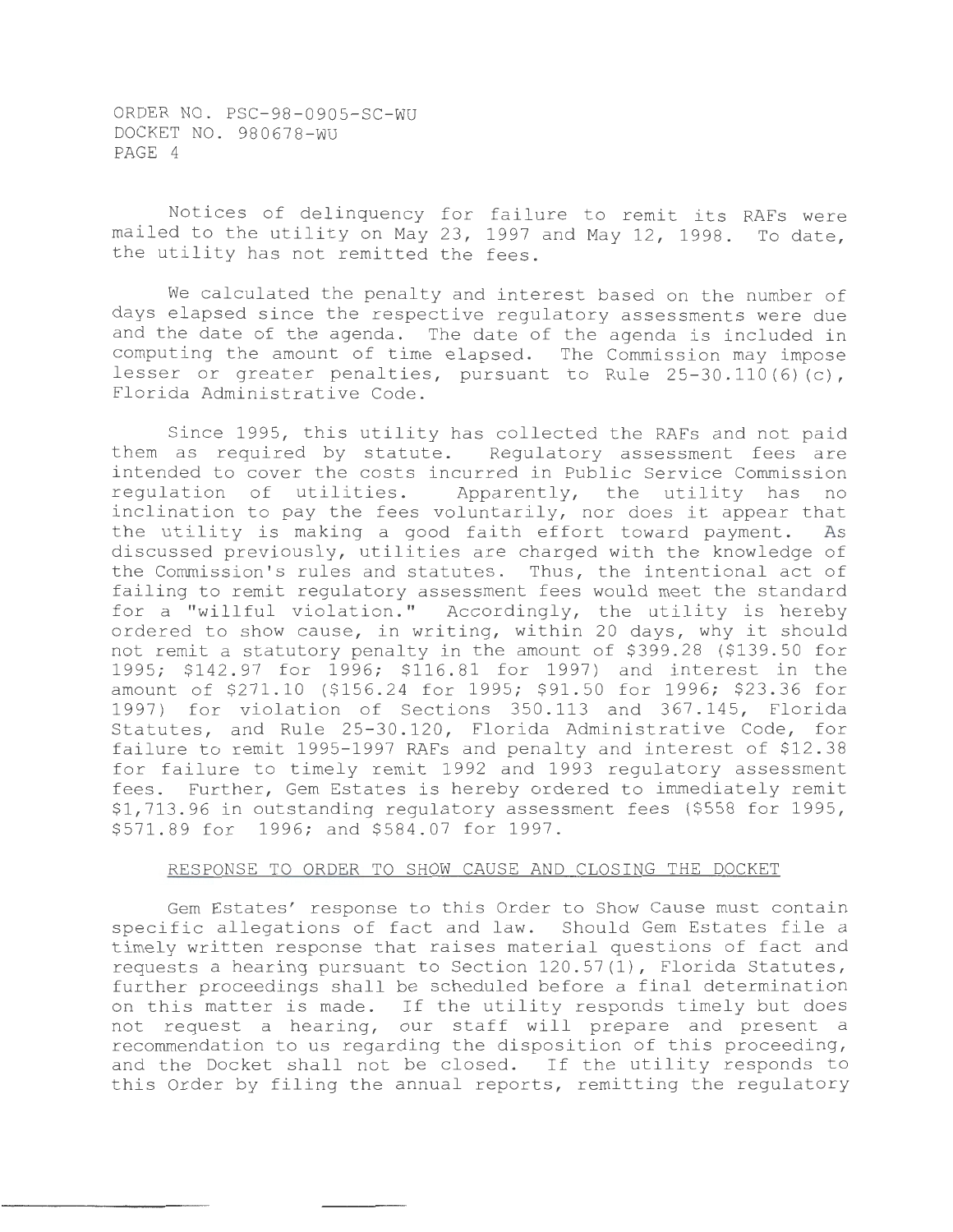$\sim$ 

assessment fees, and all associated penalties and interest, the Docket shall be closed administratively.

A failure to file a timely written response to this Order shall constitute an admission of the facts herein alleged and a waiver of the right to a hearing. In the event Gem Estates fails to file a timely response to this Order, the penalties and interest are deemed assessed with no further action required by the Commission.

In that event, if Gem Estates fails to respond to reasonable collection efforts by our staff, the collection of fees, penalties, and interest shall be referred to the Comptroller's office for further collection efforts. Reasonable collection efforts shall consist of two certified letters requesting payment from the utility. Referral of this matter to the Comptroller's office would be based on the conclusion that further collection efforts by our staff would not be cost effective. After referral to the staff would not be cost effective. Comptroller's office, this docket shall be closed.

Based on the foregoing, it is therefore,

ORDERED by the Florida Public Service Commission that Gem Estates Utilities, Inc., shall show cause, in writing, within 20 days, why it should not remit a penalty in the amount of \$3,888 for violation of Rule 25-30.110, Florida Administrative Code, by failing to file the annual reports from 1995-1997. It is further

ORDERED that Gem Estates Utilities, Inc., shall immediately<br>the utility's annual reports from 1995-1997. It is further file the utility's annual reports from 1995-1997.

ORDERED that Gem Estates Utilities, Inc., show cause, in writing, within 20 days, why it should not remit a penalty in the amount of \$399.28 and interest in the amount of \$271.10 as well as \$12.38 in penalties and interest for violations of Rule 25- 30.120 (5) (b), Florida Administrative Code. It is further

ORDERED by that Gem Estates Utilities, Inc., immediately remit \$1,713.96 in delinquent regulatory assessment fees from 1995-1997. It is further

ORDERED that any response to this Order to Show Cause must contain specific allegations of fact and law. It is further

----------------------------- ---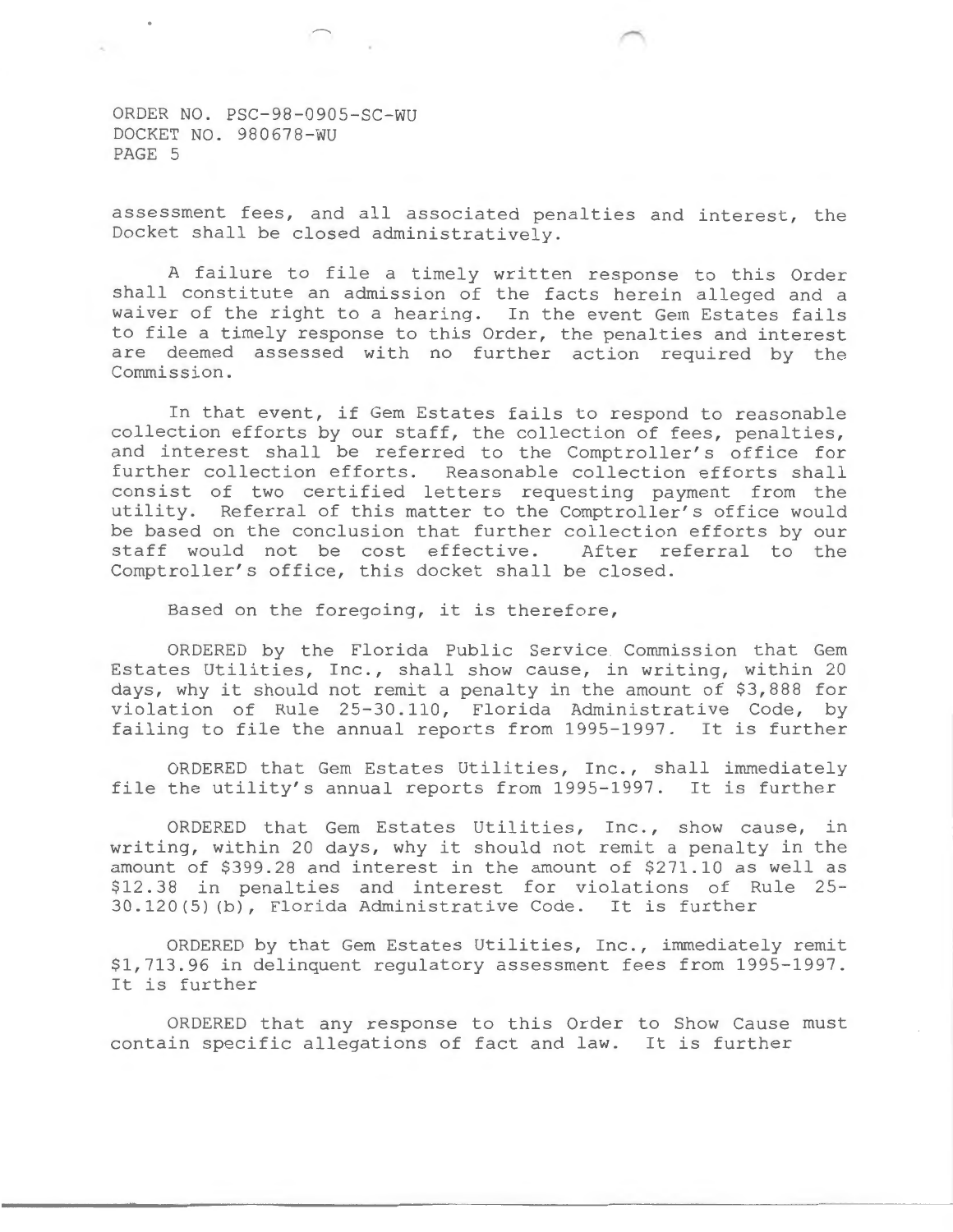ORDERED that any response to this Order to Show Cause be filed with the Director of the Division of Records and Reporting within 20 days of this Order. It is further

ORDERED that in the event that Gem Estates Utilities, Inc., files a written response which raises material questions of fact and requests a hearing pursuant to Section 120.57, Florida Statutes, further proceedings may be scheduled before final determination is made. It is further

ORDERED that if Gem Estates Utilities, Inc., fails to file a timely response to this Order to Show Cause, such failure shall constitute an admission of the facts alleged in the body of this Order and a waiver of any right to a hearing. It is further

ORDERED that if reasonable collection efforts are unsuccessful, the collection of penalties and interest shall be forwarded to the Comptroller's office and the Docket shall be closed. It is further

ORDERED that if Gem Estates Utilities, Inc., responds to this Order to Show Cause by filing the annual reports, remitting the regulatory assessment fees, penalties, and interest, the Docket shall be closed administratively. It is further

ORDERED that any payment of penalties shall be forwarded to the Comptroller's office for deposit in the State General Revenue Fund.

By ORDER of the Florida Public Service Commission this 7th day of July, 1998.

BLANCA S. BAYÓ, Director Division of Records and Reporting

( S E A L )

CF/JSB